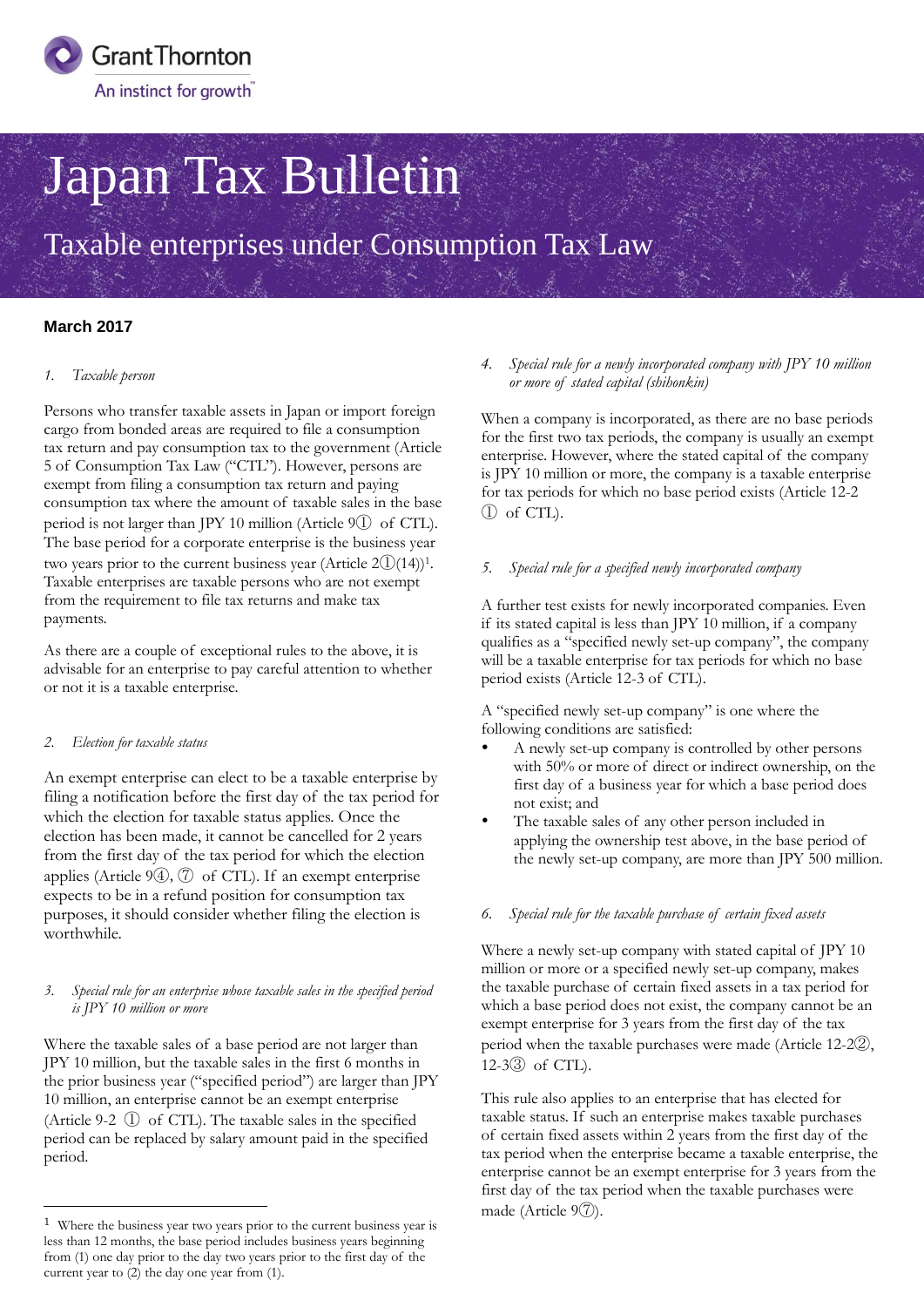

Certain fixed assets includes buildings, leasehold improvements, structures, machinery, vessels, aircraft, automobiles, tools, equipment, mining rights, and other assets where the price per unit is JPY 1 million or more. Inventories are not included in the category.

This rule does not apply to taxable enterprises that have elected to use the simplified taxation method<sup>2</sup> .

# *7. Special rule for the taxable purchase of specified expensive assets*

Where a taxable enterprise makes the taxable purchase of specified expensive assets, the enterprise cannot be an exempt enterprise for 3 years from the first day of the tax period following the tax period during which the enterprise made the purchase of the specified expensive assets (Article 12-4① of CTL).

Specified expensive assets are inventories or fixed assets discussed in 6 above, where the price per unit is JPY 10 million or more.

This rule does not apply to taxable enterprises that have elected to use the simplified taxation method.

 $\overline{a}$ 

<sup>2</sup> A taxable enterprise whose taxable sales in base period are not larger than JPY 50 million can elect to use the simplified taxation method. Under the simplified taxation method, the input tax deduction amount is calculated by taxable sales x deemed purchase ratio x tax rate. The deemed purchase ratio is 40% - 90% depending on the type of the business the company is engaged in.